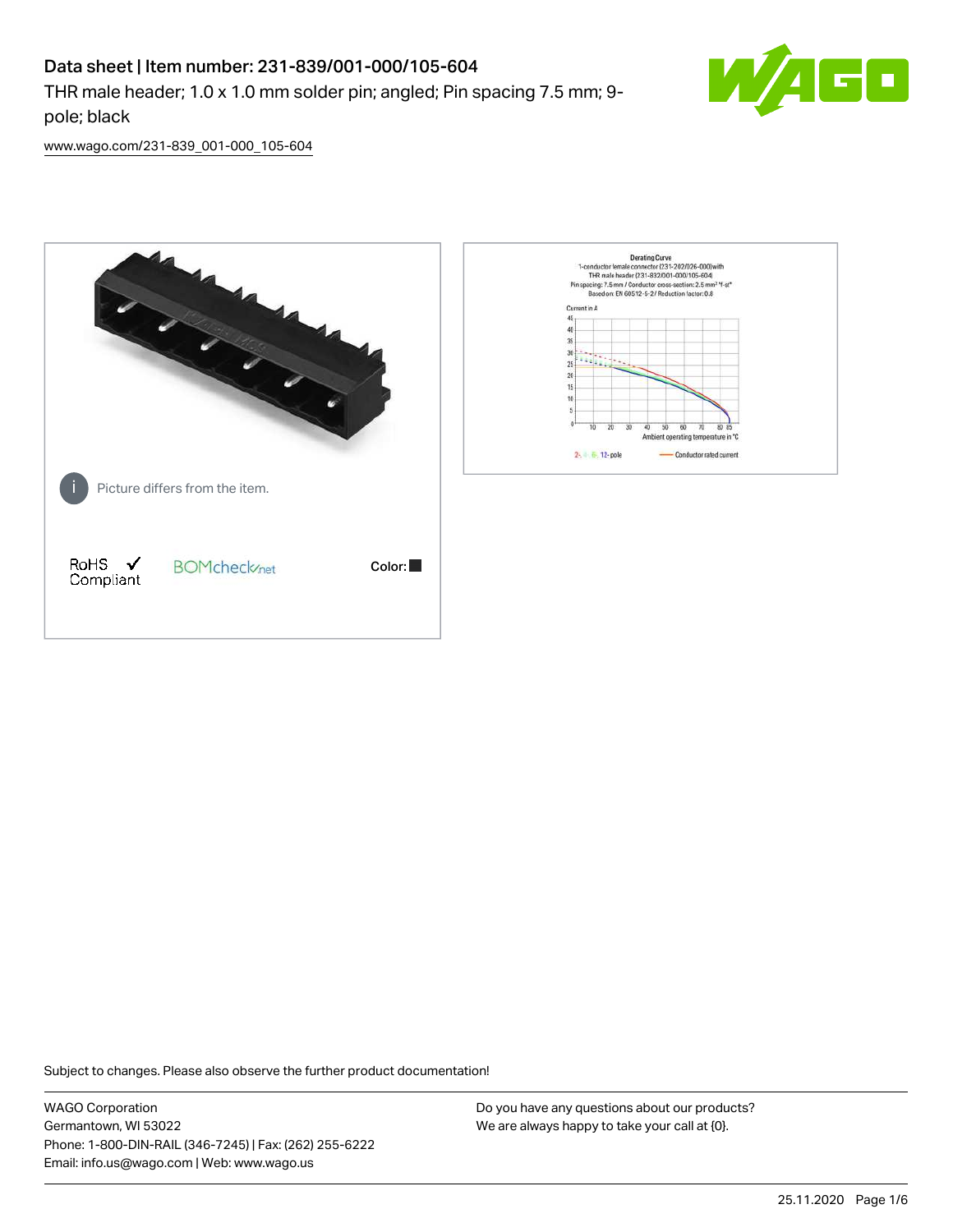



#### Item description

- П THR male headers for reflow soldering in SMT applications
- $\blacksquare$ Available in tape-and-reel packaging for automated pick-and-place PCB assembly
- $\qquad \qquad \blacksquare$ Also available in bulk packaging for manual placement
- $\blacksquare$ Male headers may be mounted horizontally or vertically
- $\blacksquare$ With coding fingers

#### Safety information 1:

The MCS - MULTI CONNECTION SYSTEM includes connectors without breaking capacity in accordance with DIN EN 61984. When used as intended, these connectors must not be connected/disconnected when live or under load. The circuit design should ensure header pins, which can be touched, are not live when unmated.

### Data Electrical data

#### Ratings per IEC/EN 60664-1

| Ratings per                 | IEC/EN 60664-1 |
|-----------------------------|----------------|
| Rated voltage (III / 3)     | 500 V          |
| Rated surge voltage (III/3) | 6 kV           |

Subject to changes. Please also observe the further product documentation!

| WAGO Corporation                                       | Do you have any questions about our products? |
|--------------------------------------------------------|-----------------------------------------------|
| Germantown. WI 53022                                   | We are always happy to take your call at {0}. |
| Phone: 1-800-DIN-RAIL (346-7245)   Fax: (262) 255-6222 |                                               |
| Email: info.us@wago.com   Web: www.wago.us             |                                               |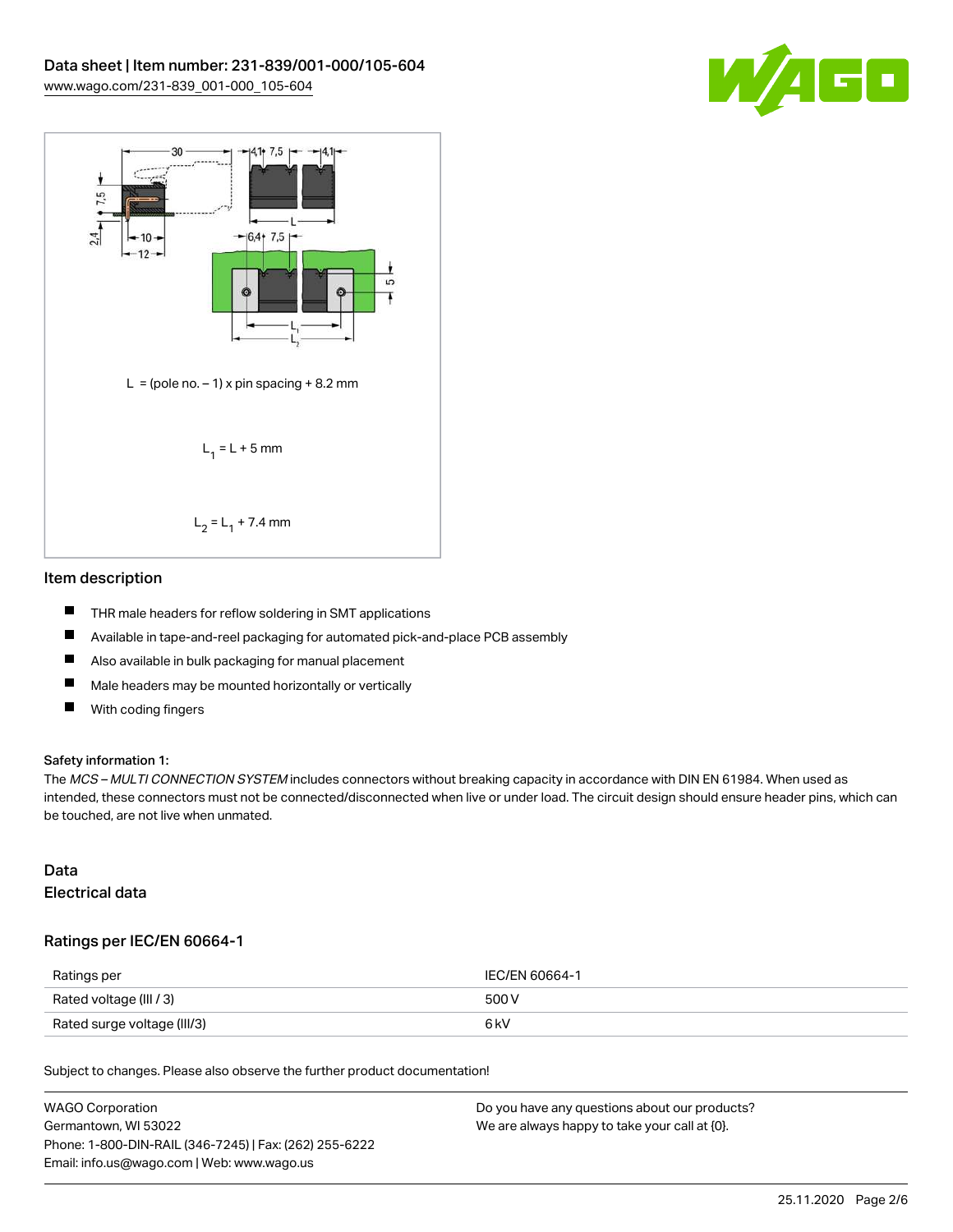

| Rated voltage (III/2)       | 630 V                                                     |
|-----------------------------|-----------------------------------------------------------|
| Rated surge voltage (III/2) | 6 kV                                                      |
| Nominal voltage (II/2)      | 1000V                                                     |
| Rated surge voltage (II/2)  | 6 <sub>k</sub> V                                          |
| Rated current               | 12A                                                       |
| Legend (ratings)            | (III / 2) ≙ Overvoltage category III / Pollution degree 2 |

# Ratings per UL 1059

| Approvals per                  | UL 1059 |
|--------------------------------|---------|
| Rated voltage UL (Use Group B) | 300 V   |
| Rated current UL (Use Group B) | 10 A    |
| Rated voltage UL (Use Group D) | 300 V   |
| Rated current UL (Use Group D) | 10 A    |

#### Ratings per UL 1977

| Rated voltage UL 1977         | 500 V                    |
|-------------------------------|--------------------------|
| Rated current UL 1977<br>____ | $\overline{\phantom{a}}$ |

# Ratings per CSA

| Approvals per                   | CSA   |
|---------------------------------|-------|
| Rated voltage CSA (Use Group B) | 300 V |
| Rated current CSA (Use Group B) | 10 A  |
| Rated voltage CSA (Use Group D) | 300 V |
| Rated current CSA (Use Group D) | 10 A  |

#### Connection data

| Pole No.                   |  |
|----------------------------|--|
| Total number of potentials |  |
| Number of connection types |  |
| Number of levels           |  |

#### Physical data

| Pin spacing             | 7.5 mm / 0.295 inch  |
|-------------------------|----------------------|
| Width                   | 68 mm / 2.677 inch   |
| Height                  | 10.8 mm / 0.425 inch |
| Height from the surface | 8.4 mm / 0.331 inch  |

Subject to changes. Please also observe the further product documentation!

| <b>WAGO Corporation</b>                                | Do you have any questions about our products? |
|--------------------------------------------------------|-----------------------------------------------|
| Germantown, WI 53022                                   | We are always happy to take your call at {0}. |
| Phone: 1-800-DIN-RAIL (346-7245)   Fax: (262) 255-6222 |                                               |
| Email: info.us@wago.com   Web: www.wago.us             |                                               |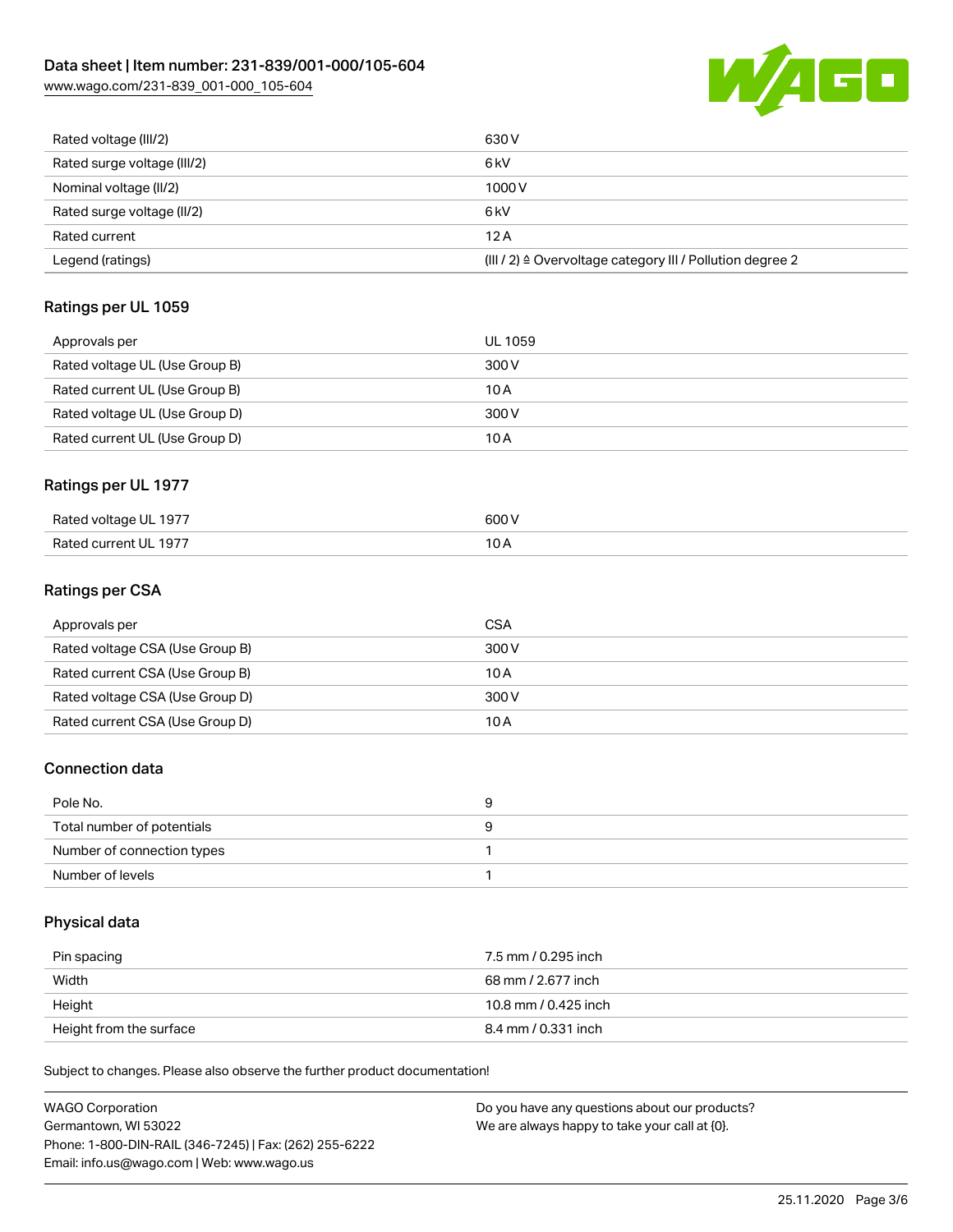

| Depth                              | 12 mm / 0.472 inch         |
|------------------------------------|----------------------------|
| Solder pin length                  | 2.4 mm                     |
| Solder pin dimensions              | $1 \times 1$ mm            |
| Plated through-hole diameter (THR) | $1.4$ <sup>(+0.1)</sup> mm |

### Plug-in connection

| Contact type (pluggable connector) | Male connector/plug |
|------------------------------------|---------------------|
| Connector (connection type)        | for PCB             |
| Mismating protection               | No.                 |
| Mating direction to the PCB        |                     |

### PCB contact

| PCB contact                         | THR                                      |
|-------------------------------------|------------------------------------------|
| Solder pin arrangement              | over the entire male connector (in-line) |
| Number of solder pins per potential |                                          |

# Material Data

| Color                       | black                                 |
|-----------------------------|---------------------------------------|
| Material group              |                                       |
| Insulation material         | Polyphthalamide (PPA GF)              |
| Flammability class per UL94 | V0                                    |
| Contact material            | Electrolytic copper $(E_{\text{Cl}})$ |
| Contact plating             | tin-plated                            |
| Fire load                   | $0.086$ MJ                            |
| Weight                      | 4g                                    |

#### Environmental Requirements

| Limit temperature range | . +100 °C |
|-------------------------|-----------|
|                         | -60       |
|                         |           |

### Commercial data

| Product Group         | 3 (Multi Conn. System) |  |
|-----------------------|------------------------|--|
| Packaging type        | <b>BOX</b>             |  |
| Country of origin     | PL                     |  |
| <b>GTIN</b>           | 4045454901189          |  |
| Customs tariff number | 85366990990            |  |

Subject to changes. Please also observe the further product documentation!

| WAGO Corporation                                       | Do you have any questions about our products? |
|--------------------------------------------------------|-----------------------------------------------|
| Germantown, WI 53022                                   | We are always happy to take your call at {0}. |
| Phone: 1-800-DIN-RAIL (346-7245)   Fax: (262) 255-6222 |                                               |
| Email: info.us@wago.com   Web: www.wago.us             |                                               |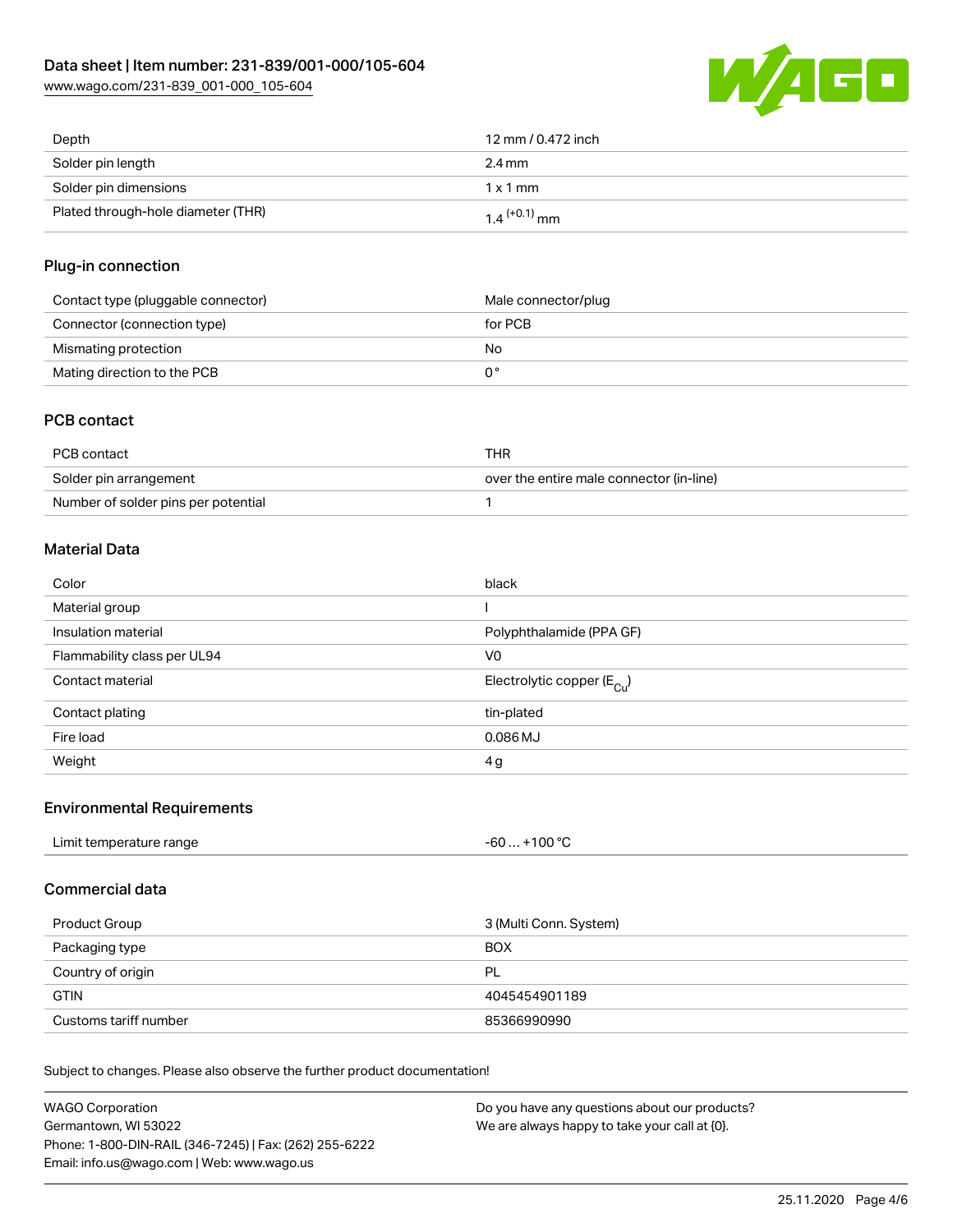

### Approvals / Certificates

Country specific Approvals

|                     |                                                                                                            |                                 | Certificate                  |
|---------------------|------------------------------------------------------------------------------------------------------------|---------------------------------|------------------------------|
| Logo                | Approval                                                                                                   | <b>Additional Approval Text</b> | name                         |
|                     | CB                                                                                                         | IEC 61984                       | NL-39756                     |
|                     | DEKRA Certification B.V.                                                                                   |                                 |                              |
|                     | <b>CSA</b>                                                                                                 | C22.2                           | 1466354                      |
|                     | DEKRA Certification B.V.                                                                                   |                                 |                              |
|                     | <b>KEMA/KEUR</b>                                                                                           | EN 61984                        | 2190761.01                   |
|                     | DEKRA Certification B.V.                                                                                   |                                 |                              |
| <b>EMA</b><br>EUR   |                                                                                                            |                                 |                              |
| <b>UL-Approvals</b> |                                                                                                            |                                 |                              |
| Logo                | Approval                                                                                                   | <b>Additional Approval Text</b> | Certificate<br>name          |
|                     | <b>UR</b>                                                                                                  | <b>UL 1059</b>                  | E45172                       |
|                     | Underwriters Laboratories Inc.                                                                             |                                 |                              |
|                     |                                                                                                            |                                 |                              |
|                     | <b>UR</b>                                                                                                  | <b>UL 1977</b>                  | 20150318-                    |
|                     | Underwriters Laboratories Inc.                                                                             |                                 | E45171                       |
| Counterpart         |                                                                                                            |                                 |                              |
|                     |                                                                                                            |                                 |                              |
|                     | Item no.231-209/026-000<br>Female plug; 9-pole; 12 AWG max; pin spacing 7.5 mm; 1 conductor per pole; gray |                                 | www.wago.com/231-209/026-000 |

### Compatible products

| Marking accessories                                                                                                                                                                                                             |                                                                                      |                      |
|---------------------------------------------------------------------------------------------------------------------------------------------------------------------------------------------------------------------------------|--------------------------------------------------------------------------------------|----------------------|
| e de la completa de la completa de la completa de la completa de la completa de la completa de la completa de<br>La completa de la completa de la completa de la completa de la completa de la completa de la completa de la co | Item no.: 210-833<br>Marking strips; on reel; 6 mm wide; plain; Self-adhesive; white | www.wago.com/210-833 |
| <u>M</u>                                                                                                                                                                                                                        | Item no.: 210-834<br>Marking strips; on reel; 5 mm wide; plain; Self-adhesive; white | www.wago.com/210-834 |
| Coding                                                                                                                                                                                                                          |                                                                                      |                      |

Subject to changes. Please also observe the further product documentation!

WAGO Corporation Germantown, WI 53022 Phone: 1-800-DIN-RAIL (346-7245) | Fax: (262) 255-6222 Email: info.us@wago.com | Web: www.wago.us Do you have any questions about our products? We are always happy to take your call at {0}.